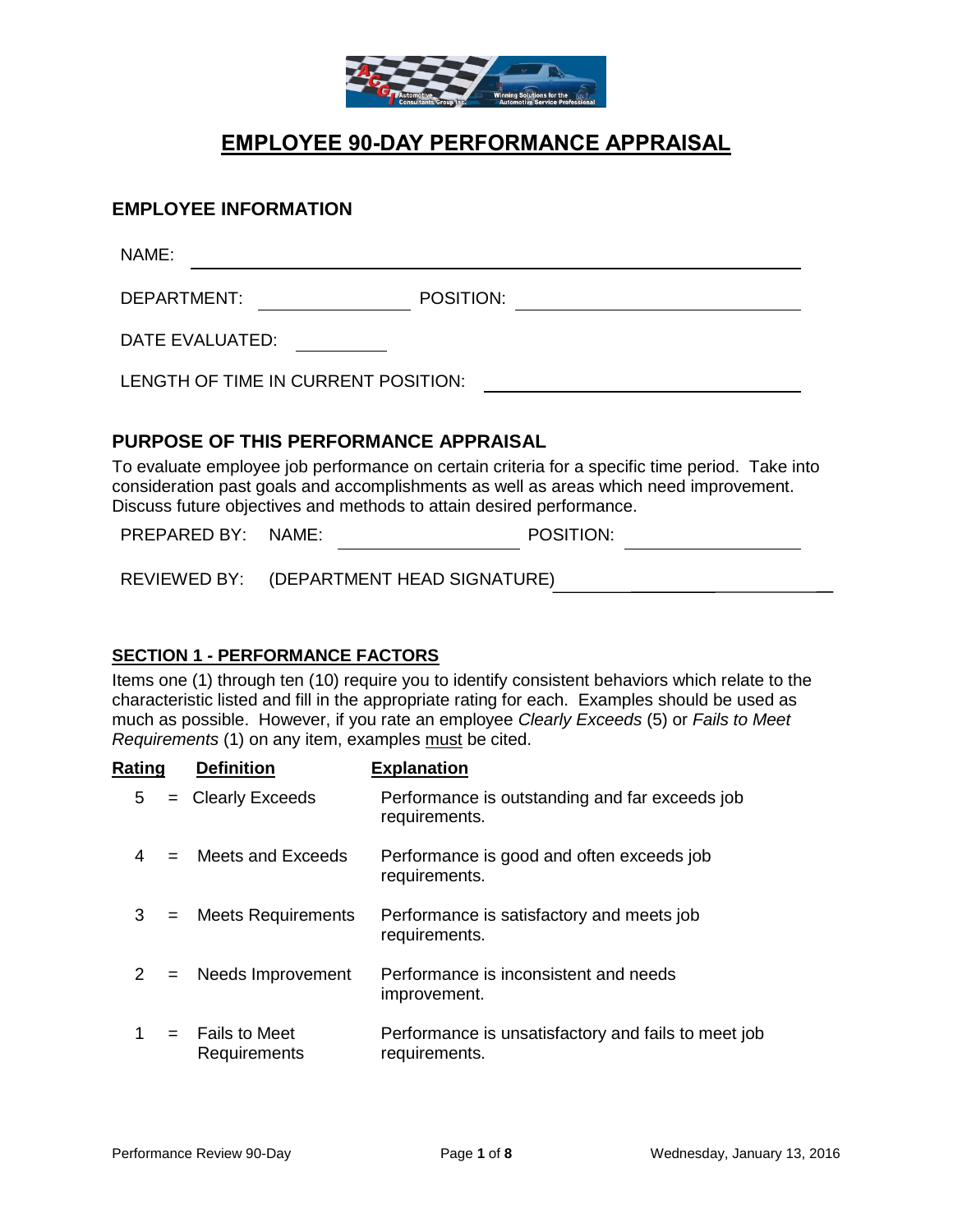## **CATEGORY RATING**

### **1. JOB KNOWLEDGE**

Appraise comprehension and retention of job procedures and methods; understanding of responsibilities and scope of duties; utilization of background for job. *Examples: (give specifics)*

**2. JOB QUALITY**

Evaluate quality of work performed. Consider accuracy, neatness, skill, thoroughness and consistency in all areas of job performance. Any warranty work or "comebacks"? What was the cost to the operation?

*Examples: (give specifics)*

### **3. JOB QUANTITY /PRODUCTIVITY**

Evaluate how much acceptable work is done. Consider output and workload capacity; general job productivity; ability to accomplish objectives under pressure; effective use of time, billable hours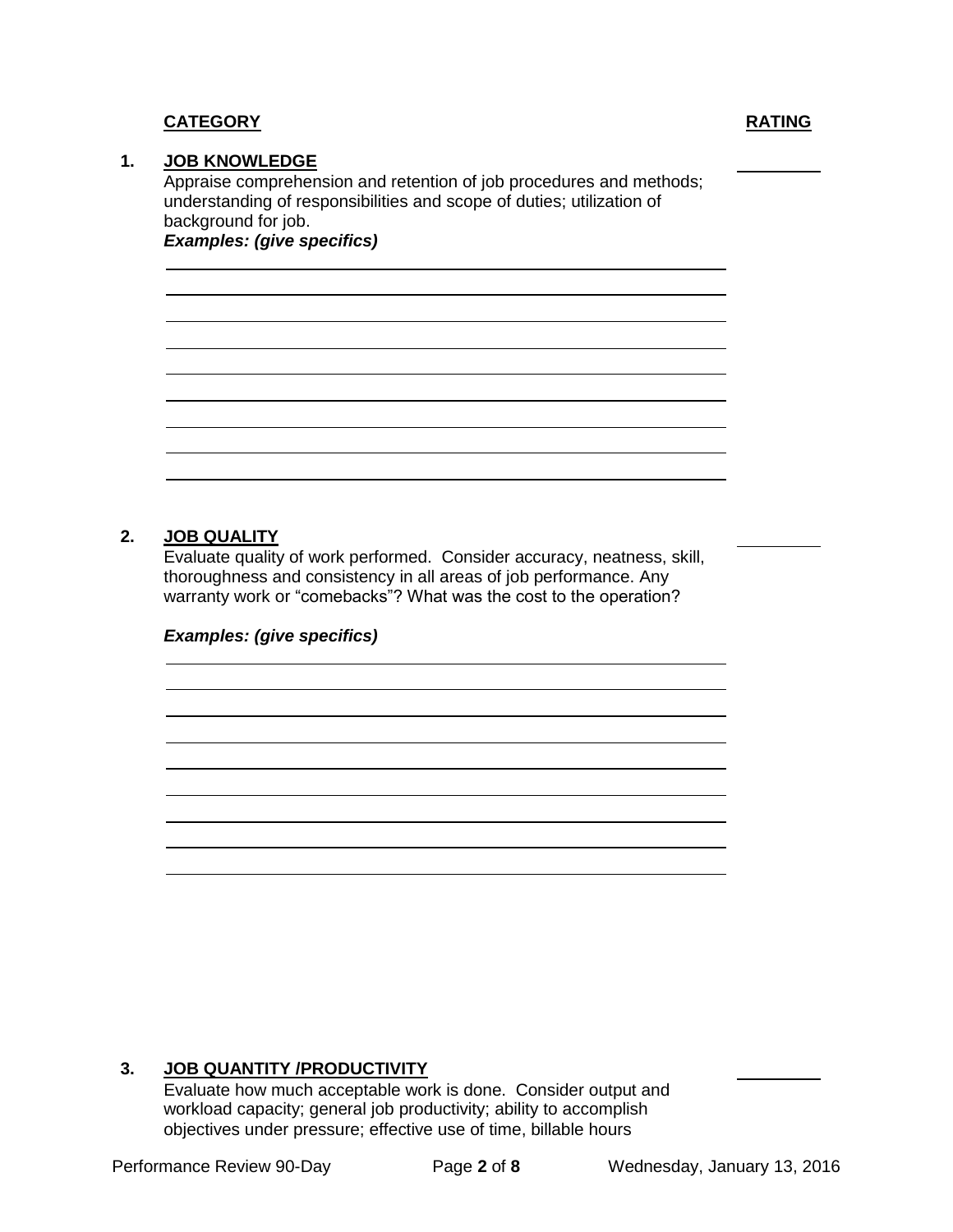### *Examples: (give specifics)*



### **4. DEPENDABILITY/FOLLOW-THROUGH**

Evaluate the manner in which worker applies self to the work, if jobs are completed on time, and the amount of supervision required to get the desired results. Consider planning, organizing and control of activities to accomplish goals and objectives. *Examples: (give specifics)*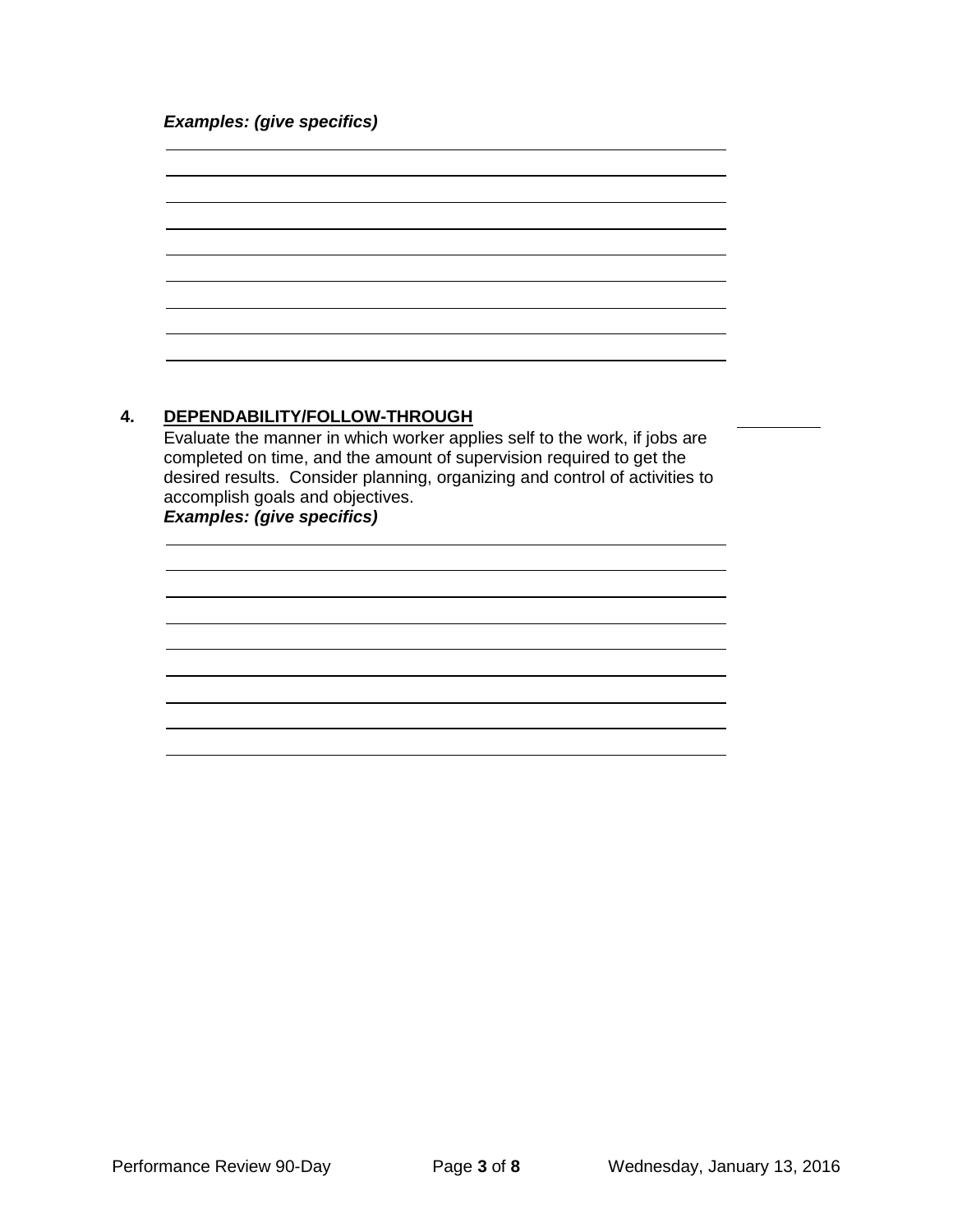### **5. COMMUNICATION/EXPRESSION SKILLS**

Evaluate the employee's verbal and written communication skills; consider sentence structure, clarity, grammar and effectiveness of communications. *Examples: (give specifics)*

### **6. COOPERATION**

Appraise how well employee gets along with co-workers, supervisor and outside contacts. Consider employee's willingness to help others; reaction to criticism; desire and ability to help in crisis situation. Consider how employee meets commitments while working effectively with co-workers and supervisor.

*Examples: (give specifics)*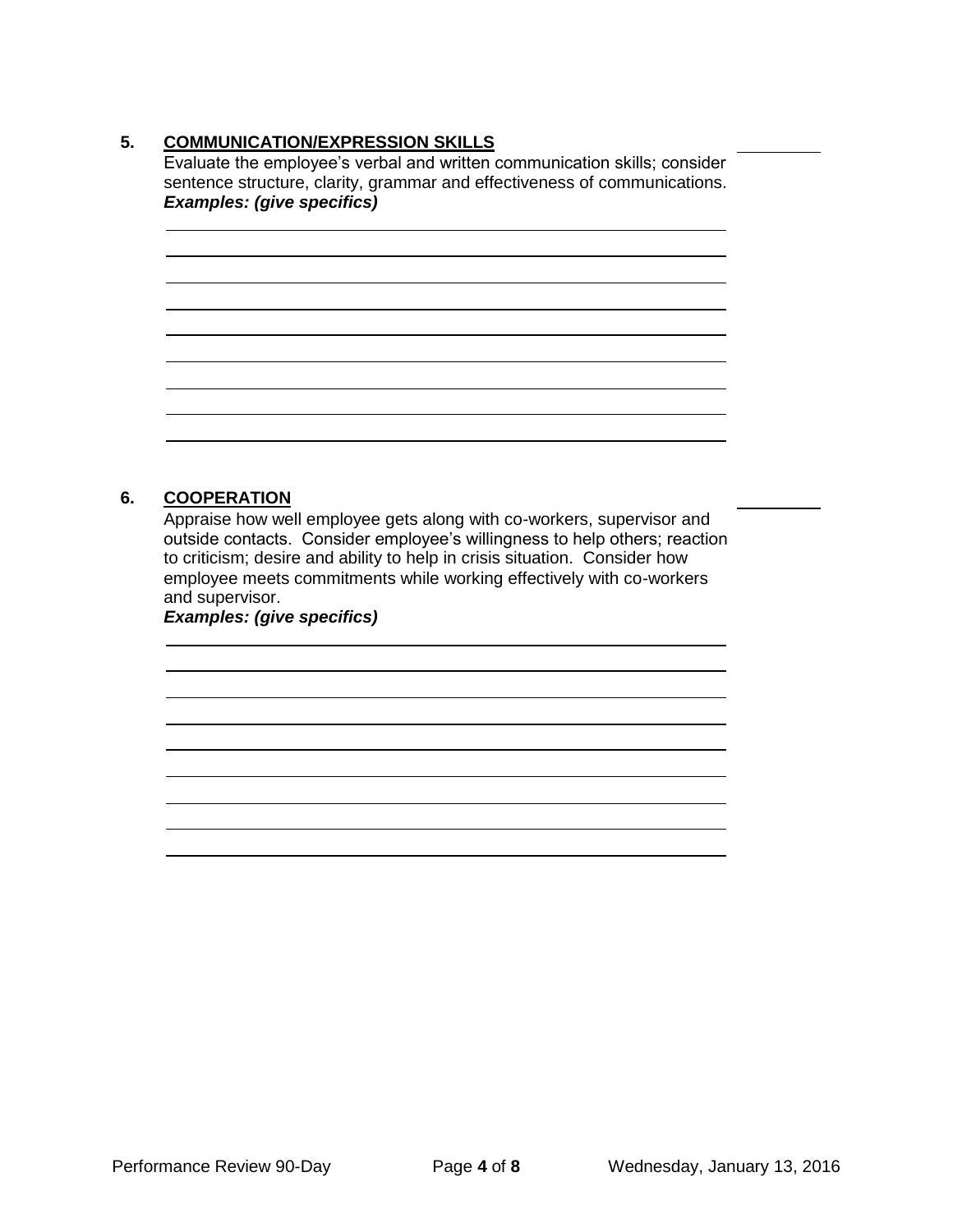### **CATEGORY RATING**

### 7. **INITIATIVE**

Consider resourcefulness, inquisitiveness and ability to expedite activity. Determine if employee goes beyond job requirements and is a self-starter, i.e. does he try to perform a repair when he is unfamiliar with the job? *Examples: (give specifics)*

### 8. **JUDGMENT**

Appraise judgment in situations where discretion is allowed. Consider wisdom of employee's decisions in the absence of detailed instructions. *Examples: (give specifics)*

### 9. **ADAPTABILITY**

Assess willingness and ability to work under changing conditions; consider flexibility.

### *Examples: (give specifics)*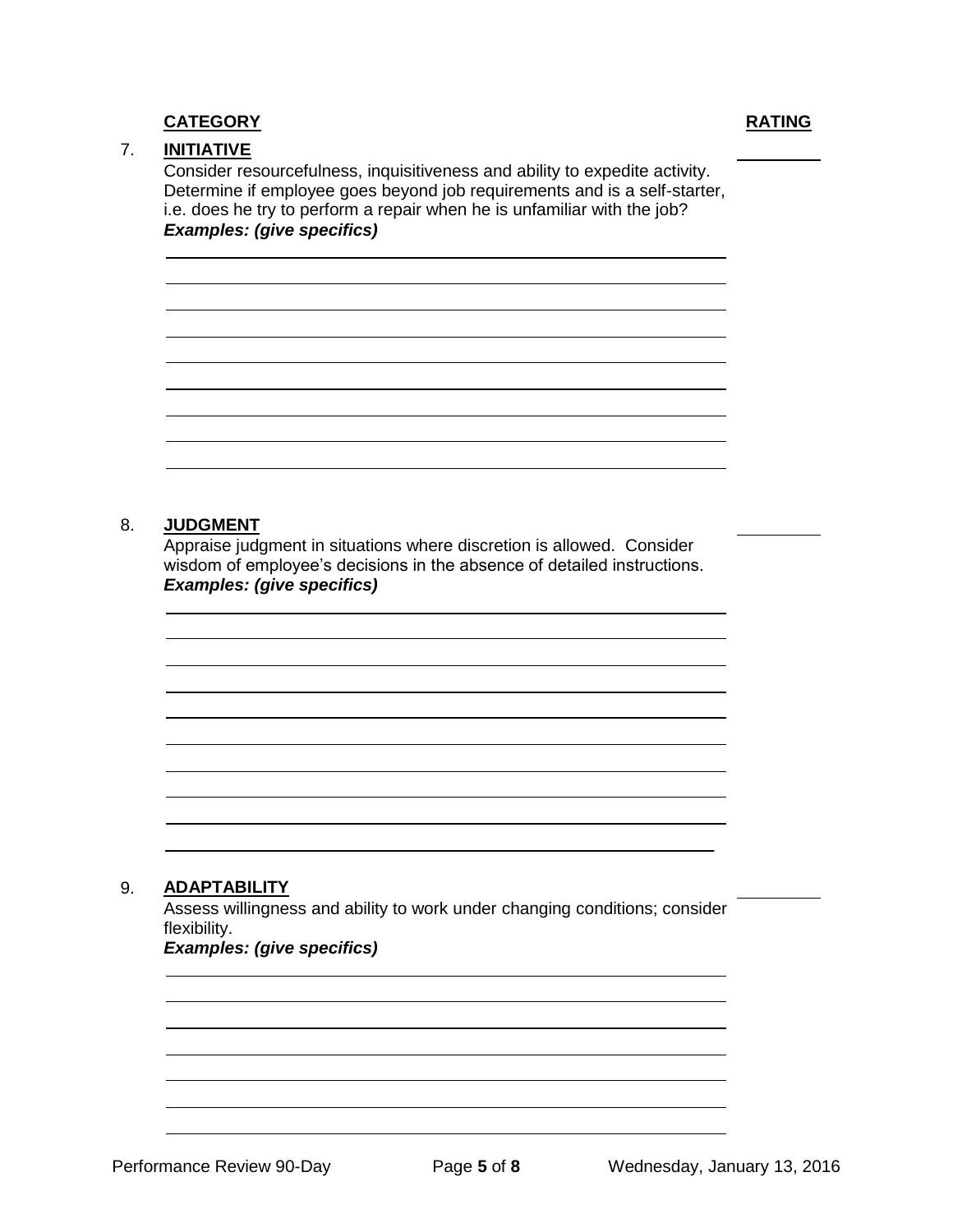### 10. **ATTENDANCE**

Employee attendance/tardiness records should be reviewed. If there is a problem, list specific dates absent or late and refer to any previous discussions regarding these problems. *Examples: (give specifics)*

### *SECTION II - STRENGTHS, AREAS FOR IMPROVEMENT & OBJECTIVES*

In your own words, summarize employee strengths, areas needing improvement and future objectives. Please review ASE Certification attainment records at this time.

### *Examples: (give specifics)*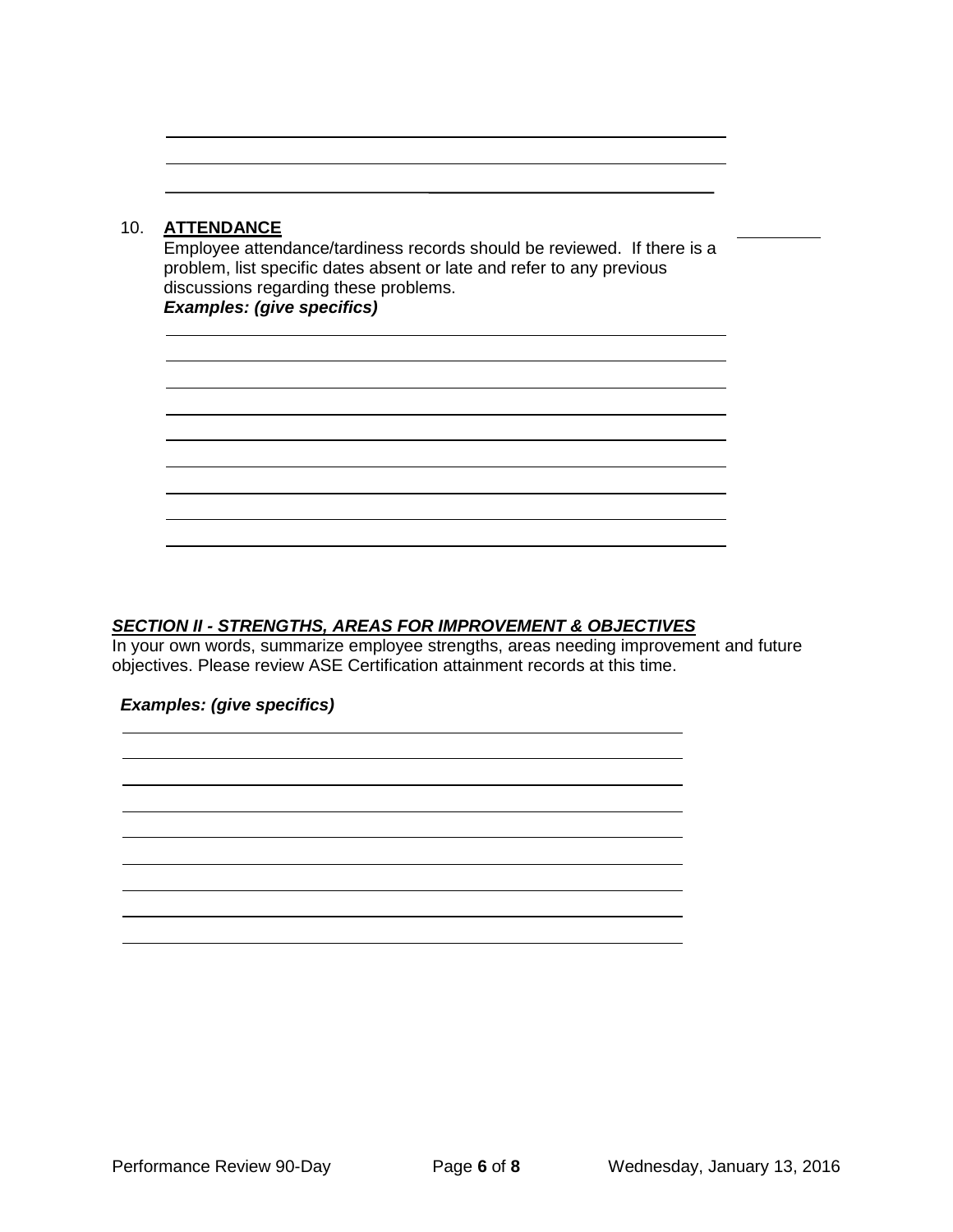### *SECTION III - OVERALL PERFORMANCE RATING* \_\_\_\_\_\_\_

Consider the appropriate weight for each area and indicate the rating that most accurately characterizes the employee's overall performance. *Examples: (give specifics)*